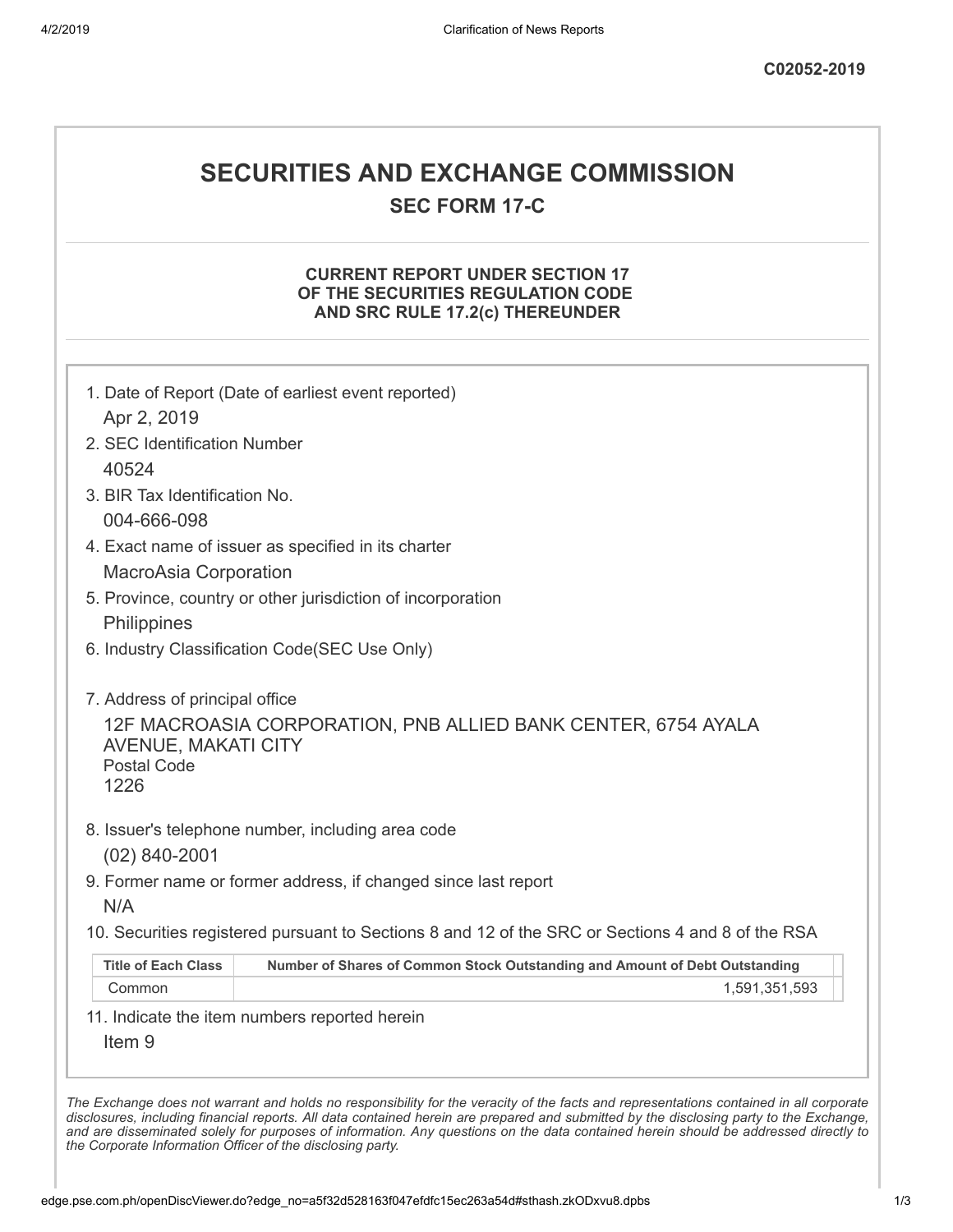4/2/2019 Clarification of News Reports



## **MacroAsia Corporation MAC**

### **PSE Disclosure Form 4-13 - Clarification of News Reports** *References: SRC Rule 17 (SEC Form 17-C) and Section 4.4 of the Revised Disclosure Rules*

**Subject of the Disclosure**

Clarification of News Report

| <b>Source</b>       | philstar.com                                                                 |
|---------------------|------------------------------------------------------------------------------|
|                     | Subject of News Report   MacroAsia profit gets lift from Philippine Airlines |
| Date of Publication | Apr 2, 2019                                                                  |

#### **Clarification of News Report**

We refer to the letter of the PSE, asking us to clarify or confirm today the quoted statements below in relation to the following news article entitled "MacroAsia profit gets lift from Philippine Airlines"posted in philstar.com on April 2, 2019. The article reported in part that:

"Lucio Tan's MacroAsia Corp. expects profits to rise by more than 20 percent this year with the addition of new groundhandling and airline catering contracts from flag carrier Philippine Airlines.

'This year will definitely be significant growth for us in terms of profitability,' MacroAsia chief financial officer Amador Sendin told The STAR.

'A growth of 20 percent is still conservative,' he said.

Sendin said MacroAsia's income for 2018 finished flat due to ongoing expansions.

For this year, he said the company's expected strong profitability would be driven primarily by the growth in catering and groundhandling operations.

'This is because 2019, starting last March 16, we're serving PAL for catering and fully on ground handling. It's the first time that we're servicing them, first time we're running their kitchen,' Sendin said.

. . . .

----

MacroAsia has earmarked P6 billion over the next three years to support expansion of its businesses locally and possibly make its first venture abroad.

Sendin said the listed aviation services company will spend about P1.5 billion for its various subsidiaries this year, higher than the close to P1 billion investment last year.

Of the P6 billion allocation over the next three years, Sendin said the biggest portion would be used for its economic zone in Cebu."

We confirm the quoted article above, we trust that this clarifies the news item mentioned above.

**Other Relevant Information**